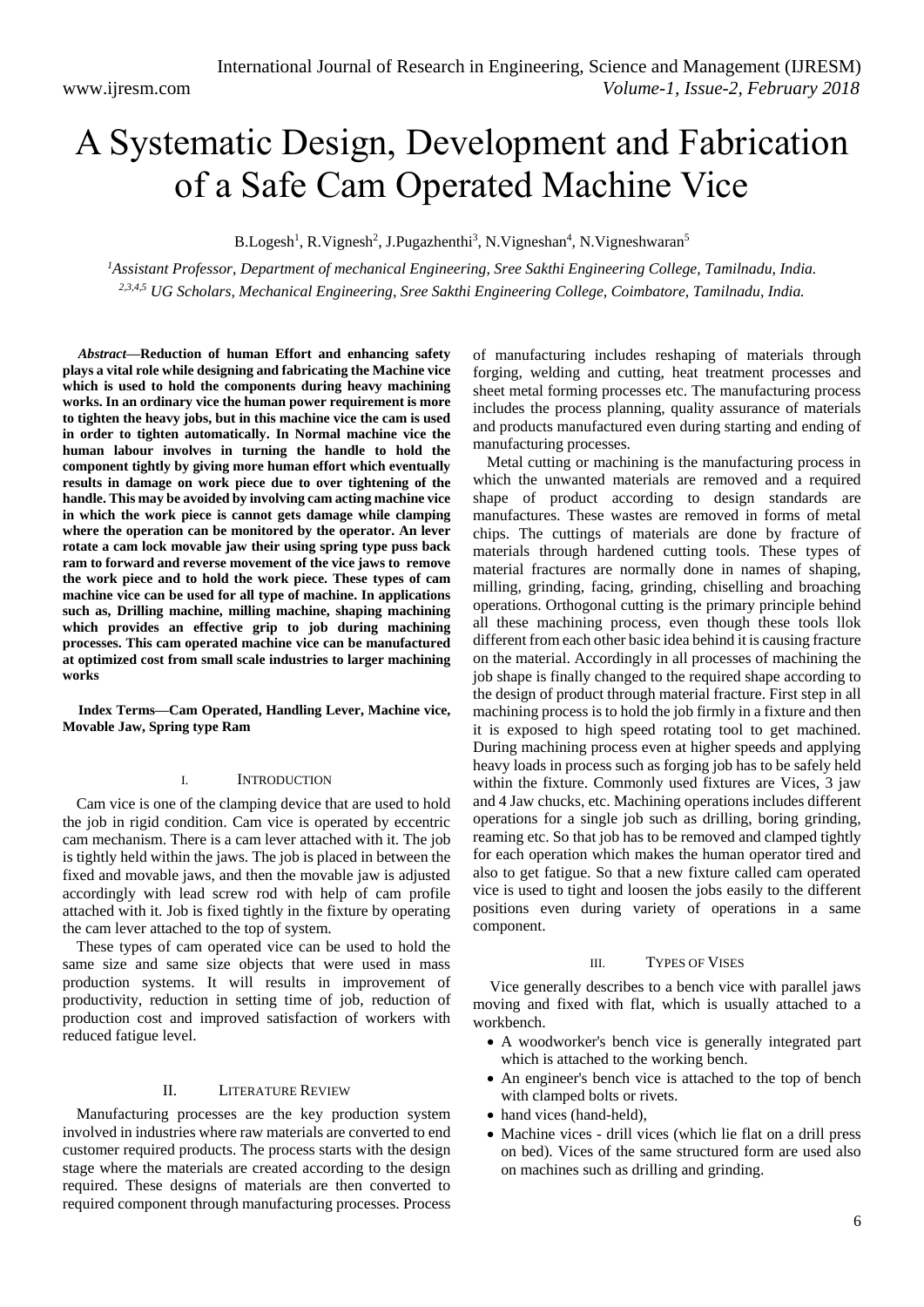- Compound slide vices are manufactures with tilting arrangement which is more complex. These will allow high speed working and setting jobs precisely.
- Cross vices are used to adjust in both X and Y axis using the availed lead screws. These can be used if a job consists of many holes to be drilled using the available drilling presses.
- Off-center vices, angle vices, sine vices, are used in order to hold gauge blocks involving solving triangles with high accuracy angles involved.
- Rotary vices, table vices, pin vices and die makers' vices, (for holding cylindrical jobs at one end with thin sections)
- Jewellery maker's vices, imparted leg attached vices, and other components are attached to a bench but also supported to the ground so as acting to stable under the very heavy use imported by a blacksmith's work.

# *A. Woodworking Vises*

In woodworking process, in order to avoid the marring on work piece the jaws of vice are made up of wood or plastics which does not affect the surface of work. The top jaw edges jaws are covered up with wooden faces in the top of the movable jaw made up of iron. This jaw contains a dog whole part to firmly hold a bench dog. Modern metal woodworkers' vices come up with a split nut. These nuts are used where the screw splits up into two parts so that, by means of a hand lever, it can be easily removed from the screw and the moveable jaw can easily fixed into a suitable position required. Finally the work can be fixed with the jaws firmly during the machining process without slip.

# *B. Metal Worker's Vises*

In process of metalworking, the fixed jaw and movable jaws are generally made up of hardened steels in order to hold the work firmly. It contains coarse gripers with high accuracy to hold the jobs firmly. Movable jaws are made up of soft irons so that it can be easily replaced with new one, where the fixed jaws stay stronger for longer period of time. These were made stronger to avoid the damages.

Metalworking bench vices which are termed as engineers' or fitters' vices which are bolted onto the top surface of the bench consists a face of the fixed jaws in forward of the front edge of the bench. The bench height should be designed accordingly to the elbow height of the worker for easier convenience while in standing position.

The nut is used to remove the movable jaw operated by means of a screw, which can be again tightened in order to quickly set the suitable position of the job. Fitters prefer to use the maximum precision availed in from a plain screw vise. The vice consist of other features such as a small anvil in back of its body to tighten.

Vice screws are generally made up of either of an Acme thread form or a buttress thread. These arrangements will provide a quick-release nut use a buttress thread.

# *C. Metal Working Vises in Machine Shops*

In high production machine work to attain higher accuracy work must be held in the same position, to achieve these CNC Machining operations will consist of array of vices in order to show the production lines. There are several types of specific vices available to assist these types of great accuracy machining operations.

Hard and soft machine jaws play a vital difference between other metalworking vice jaws for machining process. The jaws are precision ground enough to a very flat and smooth surface for accuracy. These jaws are depended on mechanical pressure for gripping and holding of job, instead of a rough surface. An unskilled operator will often make mistake by over tightening the handle which leads too deformation dn error in work pieces. to over-tighten jaws, leading to part deformation and error in the finished work piece. The jaws themselves come in a variety of hard and soft jaw profiles, for various work needs. One can purchase machinable soft jaws, and mill the profile of the part into them to speed part set-up and eliminate measurement. This is most commonly done in gang operations, discussed below. For rectangular parts being worked at 45 degree angles, prismatic hard jaws exist with V grooves cut into them to hold the part. Some vises have a hydraulic or pneumatic screw, making setup not only faster, but more accurate as human error is reduced.

For holding larger jobs in length wise regular machines vices are arranged in parallel order in a bench so that it can be firmly holded. These are arranged with help of a dial indicator in order to get common reference plane for all the vices used.

For multiple parts holding there are many alternatives where vice manufactures find different solutions in order to get optimized productivity.

Modular vices are manufactured accordingly where they are bolted to a grid. This makes a better grip to vice to hold the job. These come around with two varieties of clamps.

Tower vices are also stated as vertical vices used in applications of horizontal machining centres. Is contains one side with one vice and dual clamping options. These vices cab be used for many operations this one vice can be used without any special kind of arrangements.

# IV. DESCRIPTION OF EQUIPMENT'S

# *A. Cam*

A cam is a perfectly shaped part of a rotating wheel or shaft that strikes a lever at one or more points on its axis of circular path. The cam is said to be a simple tooth, as is used to deliver the acting pulses of power to a steam hammer

Cam acts in such a manner like lever because the hole is not located exactly in centre, so that cam is just spinning on its axis. On the other hand, some cams are made with a hole exactly in the centre so that designed their sides to be act as cam which makes the springs to push back the ram.

# *B. Frame Stand*

Frame stand of the cam device is made up of flat rods with welding and sheet metal forming process. The frame stand is used in order to hold the fixed jaw, the lever and moving jaw, lead screw, and handle with cam arrangements in this device.

# *C. Lever*

The hand lever is used in order to load and unload the cam arrangements in the cam machine vice. These make the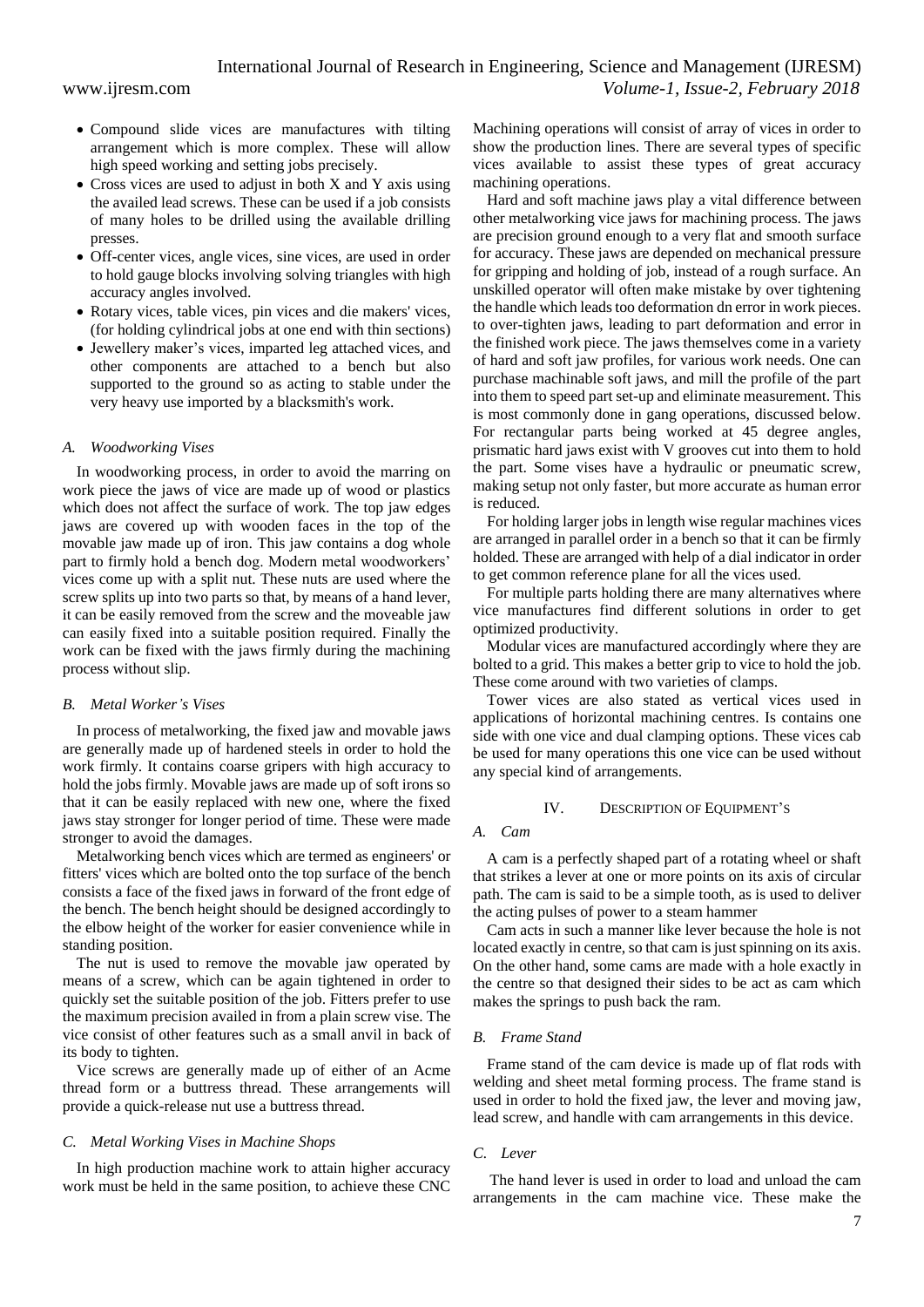# International Journal of Research in Engineering, Science and Management (IJRESM) www.ijresm.com *Volume-1, Issue-2, February 2018*

equipment to be operated easily with lever which is attached to the arrangement.

## *D. Fixed Jaw and moving Jaw*

The fixed jaw is stable and mounted with the frame stand of the equipment. The moving jaw is attached with lead screw arrangement makes the moving jaw to get moved easily while operating the handle lever of the mechanism. The jaw is actually fixed on the frame stand of the equipment.

## V. DESIGN PROCEDURES AND DRAWING

## *A. Machine Components*

The "DYNAMIC DESIGN, DEVELOPMENT AND FABRICATION OF CAM VICE" requires the following components to complete the complete operation of the machine.

- Cam arrangements
- Fixed and movable jaws
- Frame stand
- Lever
- Spring type puss back ram



Fig. 1. Dimensional Drawing of Cam Vice

# VI. WORKING PRINCIPLE

The cam vice consists of Frame stand with fixed jaw, moving jaw, lever, lead screw, handle, lever with handle and cam mechanism to be operated. The fixed jaw is fixed on the frame. The moving jaw is arranged in a parallel axis through the fixed jaw. The cam arrangement is well placed before the moving jaw. The cam arrangement will consist of lever. The lead screw is perfectly arranged after the arrangement of cam mechanism. The lead screw arrangement is implicated to adjust the cam arrangement in the equipment. The main objective of the cam vice is used to clamp and unclamp the same size job component on it. This vice is used in area of mass production. The specimen is placed between the fixed jaw and moving jaw, and then the cam lever is operated by manually operated lever. The specimen is perfectly clamped at a predefined stage, and then the lead screw is used to fit the correct area in the cam arrangement. A As a result, clamping and unclamping the same size of specimens are made easier.

After the operations were done on the job, the job is released from the jaws by operation cam lever opposite to the direction of locking. When the cam lever is operated to release the job from the jaws, movable jaw moves backward to its original position. The next job is placed in between the jaws, and the same procedure is repeated to hold it in the fixture.



Fig. 2. Top View of Fabricated Machine Cam Vice



Fig. 3. Side View of Fabricated Machine Cam Vice

#### *Merits:*

- 1) Idle time of the machine is reduced
- 2) When compared with the mechanical vices, it continues less time for clamping and unclamping the job
- 3) It reduces the clamping time
- 4) Hence, production rate is higher
- 5) It is also hold irregular components

#### VII. FACTORS DECIDING THE CHOICE OF THE MATERIALS

Factors that determine the choice of materials are listed below.

#### *A. Properties*

The material that is selected for manufacturing should be exactly suits for the proposed application. The various requirements that have to be accomplished must to be satisfied. It can be weight, surface finish, rigidity, ability to withstand environmental attack from chemicals, service life, reliability etc.